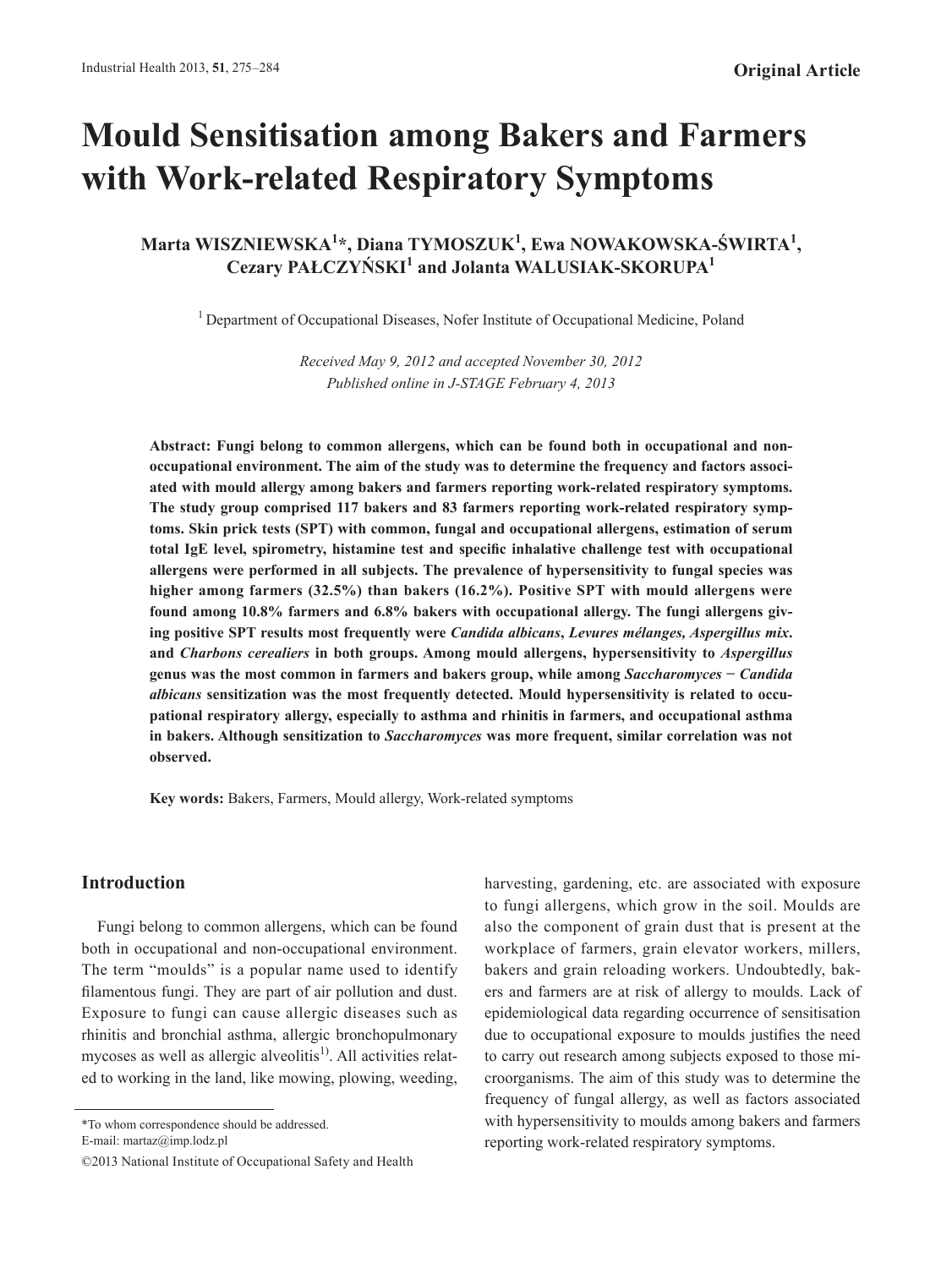# **Subjects and Methods**

The study group comprised 200 patients reporting work-related respiratory symptoms (upper airway symptoms: rhinitis, itching or nasal blockage, the lower airway symptoms: cough, dyspnoea or whistles were considered to be work-related if they were reported to worsen during the work shift and improve when away from work). The 117 bakers and 83 farmers were examined at the Department of Occupational Diseases. For the purpose of further analysis bakers and farmers were divided into two groups depending on the result of specific challenge test with occupational allergens. The first group comprised 63 bakers and 22 farmers with occupational allergic respiratory disease (rhinitis and/or asthma). The second group consisted of 54 bakers and 61 farmers reporting work-related respiratory symptoms but with negative specific challenge test in whom work-exacerbated asthma and/or rhinitis were recognized.

The Regional Bioethical Committee approved the study protocol. All the participants gave their consent prior to the study.

## *Questionnaire*

The subjects were administered a validated questionnaire. It included a history of respiratory and skin symptoms, personal and family history of atopy, exposure to pet allergens at home, medication use and smoking habits.

## *Skin prick tests (SPT)*

SPT were performed on the volar part of the forearm with a standard, commercially available battery of common allergens including tree and grass pollens, *Dermatophagoides pteronyssinus*, *Dermatophagoides farinae*, *Acarus siro*, *Thyrophagus putrescentiae*, *Lepidoglyphus destructor*, *Euroglyphus manei*, feathers and fungal series: Moulds I (*Alternaria tenuis*, *Botrytis cinerea*, *Cladosporium herbarum*, *Culvularia lunata*, *Helminthosporium*, *Fusarium moniliforme)*, Moulds II (*Aspergillus fumigatus*, *Mucor mucedo*, *Penicillium notatum*, *Pullularia pullulans*, *Rhizopus nigricans*, *Serpula lacrimans*), *Alternaria tenuis*, *Aspergillus fumigatus*, *Botrytis cinerea*, *Candida albicans*, *Trichophyton mentagrophytes*, *Cladosporium herbarum*, *Fusarium moniliforme*, *Helminthosporium halodes*, *Mucor mucedo*, *Penicillium notatum*, *Pullularia pullulans*, *Rhizopus nigricans*, *Serpula lacrymans*, *Curvularia lunata*, *Phoma betae*, *Neurospora sitophila*, *Alternaria sp.*, *Aspergillus mix.*, *Cladosporium sp.*, *Penicillium mix.*, *Levures melangees*, *Charbons cerealiers* (Allergopharma,

Germany; Stallergrnes, France). The bakery series [oatmeal, wheat, corn, barley and rye flour (Allergopharma, Reinbek, Germany)] and farmer occupational allergens [mixture of grain, hay, horse epithelium, swine epithelium, sheep, goat, rabbit epithelium, fur, barley, corn, oat, rye, wheat, cereals, straw (Allergopharma, Germany; Stallergens, France)] were also tested.

The negative control was a diluted allergen and the positive control was a 1 mg/ml histamine dihydrochloride solution (Allergopharma, Germany). The largest wheal diameter was assessed after 15 min. A weal diameter of 3 mm or more and equal or greater than half of that formed by histamine was defined as positive, indicating sensitization. Subjects avoided antihistamines or antidepressants for at least 72 h before testing.

## *Total IgE*

Total serum IgE was evaluated using the Immuno-Cap-100 System (Phadia, Uppsala, Sweden). Total IgE level > 100 KU/L was considered as elevated.

## *Inhalation challenge tests*

Specific inhalative challenge tests (SICT) with wheat flour, rye flour and improvers (mixed for the SICT) among bakers and with mixed farmer's material [grain, hay, straw, animal fur (pig, cow), bird feathers (chickens, geese)] among farmers were performed in a work-site simulation setting (room space 6 m<sup>2</sup> with temperature 22–25 $^{\circ}$ C) using the patient's own samples. Baker's materials were delivered by the employer, while farmers brought their samples individually. The mycological contamination of test materials used for the SICT was not performed.

The patient was sifting approximately 500 g of materials for 30 min or until asthmatic reaction symptoms appeared. Potato flour was used as placebo, the test was performed on the previous day before specific challenge.

The patients who did not show significant  $(\geq 20\%)$  fall in  $FEV<sub>1</sub>$  during the challenge test underwent a repeated challenge test for two hours on the next day. In patients with changes in  $FEV_1$  ranging between 10 and 20% after that challenge, the exposure was prolonged up to three hours.

The study participants did not receive any systemic or local medication. Inhaled short-acting  $β_2$ -agonists was stopped at least 6 h before the study, inhaled long-acting  $\beta_2$ -agonists − 48 h, inhaled steroids − 5 d, systemic steroids − 14 d. Antihistamine medications 7 − 42 d before challenge test depending on the time of acting. Patient's oral statement determined complying with such recom-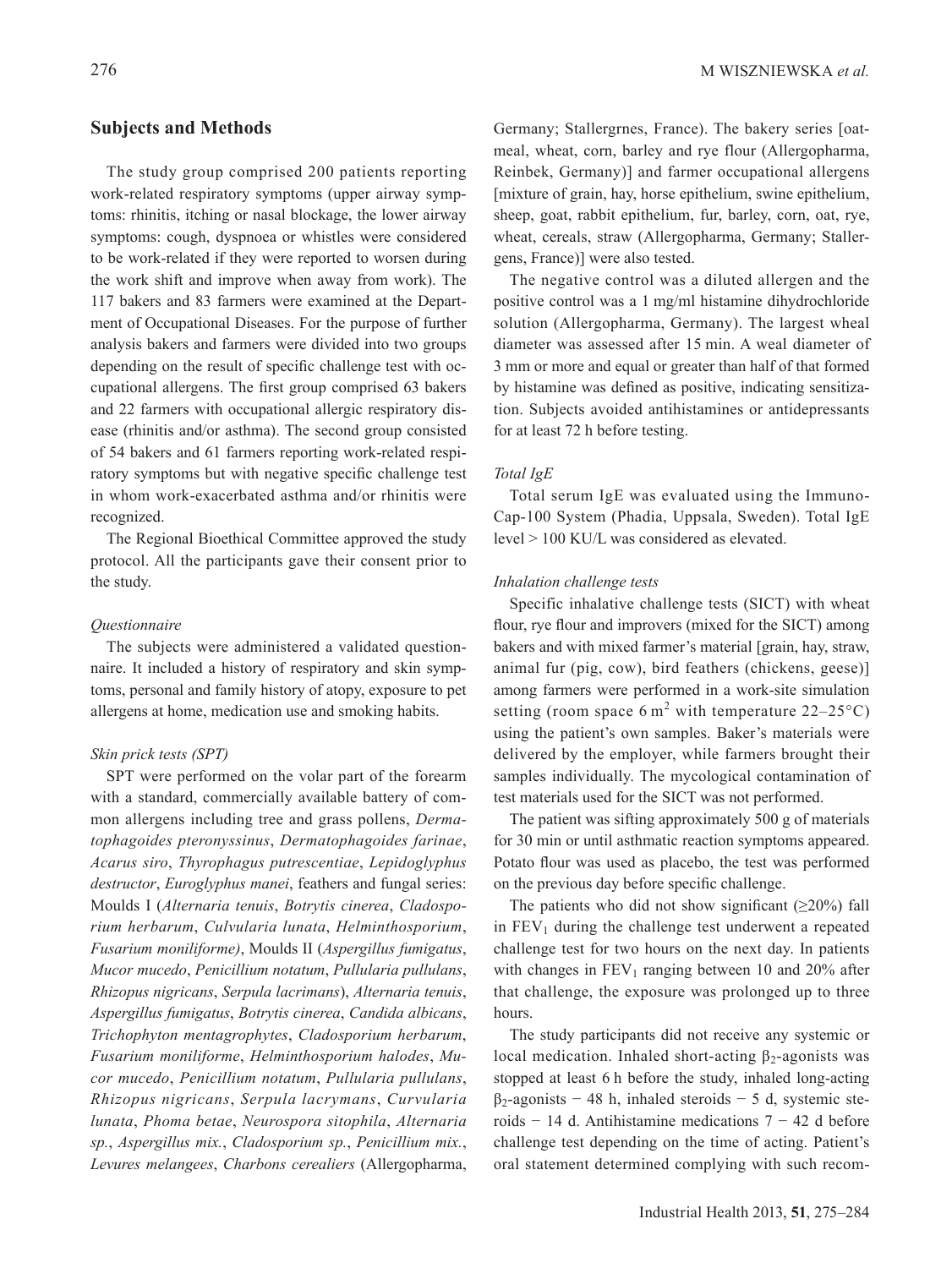## mendations.

#### *Symptom score*

The number of sneezes and the degree of mucosal oedema, rhinorrhea and itching were evaluated. Total symptom score (SS) ranged from 0 to 8 and represented the sum of the scores for sneezing (0 sneezes  $-$  0 points, 1–4 sneezes − 1 point, >4 sneezes − 2 points), rhinorrhea (none − 0 points, mild − 1 point, abundant − 2 points), mucosal oedema (none − 0 points, mild − 1 point, nasal block − 2 points) and itching (none − 0 points, itching of the nose or throat  $-1$  point, itching of the nose and throat  $-2$  points).

#### *Pulmonary function*

Resting spirometry (Vicatest 2A, Mijnhardt, The Netherlands) was performed in all subjects reporting chest symptoms. Bronchial response was measured by serial monitoring of Forced Expiratory Volume in one second  $(FEV<sub>1</sub>)$  and Peak Expiratory Flow Rate (PEFR) before and 5 min, 30 min, 1 h, 2 h, 4 h, 6 h and 24 h after the provocation.

Histamine challenge was performed according to Cockroft<sup>2)</sup>. Bronchial response was measured by  $FEV<sub>1</sub>$ monitoring. The non-specific bronchial hyperreactivity was evaluated on the day before the SICT and 24 h after the test.

## *Nasal lavage and challenge procedure*

All the procedures were performed according to the 'nasal pool' method. Nasal washings were collected before the SICT and 4 and 24 h afterwards, the washings processing is described in detail elsewhere $3$ .

#### *Diagnostic criteria*

Occupational allergic rhinitis was recognized in subjects reporting work-related nasal symptoms with positive nasal response to specific challenge test i.e. total score of more than 3 points and significant increase in total count and proportion of eosinophils (twofold increase and eosinophilia at least 5% after challenge) in nasal lavage fluid.

Occupational asthma was recognized in subjects reporting work-related chest symptoms, for whom a SICT induced significant bronchial response (at least a 20% decrease in  $FEV_1$ ) – early or dual asthmatic reaction, or a threefold increase in non-specific bronchial hyperreactivity accompanied by increase sputum eosinophilia (at least  $3\%$  after challenge)<sup>4)</sup>.

#### *Statistical analysis*

Continuous variables were expressed as mean values  $\pm$  standard deviations (SD) while the nominal variables, as numbers and percentages. To identify the associated factors of hypersensitivity to fungi, mould and *Saccharomyces* allergens, the odds ratios (OR) and their 95% confidence intervals (CI) were calculated (Statistica 10). This analysis concerned the two groups of subjects who were sensitized and non-sensitized to at least one fungi allergen. The *p* value below 0.05 was adopted as the reference for selecting significant associated factors.

# **Results**

Among farmers in 20 cases (24.1%) occupational asthma and in 17 cases (20.5%) occupational rhinitis were recognized whereas amid bakers in 46 subjects (39.3%) occupational asthma and in 54 cases (46.2%) occupational rhinitis were diagnosed. The characteristic of the study group is presented in Table 1. The average duration of symptoms among farmers was  $11.2 \pm 9.7$  yr, while in bakers 6.1  $\pm$  6.9 yr. First symptoms appeared after 16.1  $\pm$  9.8 and  $11 \pm 8.7$  yr of professional work, respectively.

The results of SPT to common, occupational and fungal allergens are presented in Tables 2, 3 and 4. A total of 55.4% of farmers and 64.9% of bakers had at least one positive allergy skin test response to common allergens, while sensitization to occupational allergens was detected among 33.7% farmers and 63.2% bakers. The prevalence of hypersensitivity to all tested fungal species was higher among farmers (32.5%) than in bakers group (16.2%). Positive SPT with mould allergens was found among 9 farmers (10.8%) and 8 bakers (6.8%) with occupational allergy. The most frequent fungi allergens giving positive SPT results were *Candida albicans*, *Levures mélanges*, *Aspergillus mix*. and *Charbons cerealiers* in the group of farmers as well as bakers.

The average total IgE level was elevated in both baker's and farmer's groups  $[182.8 \pm 158.2 \text{ (min. 10, max. 871)}]$ KU/l and  $215.8 \pm 248$  (min. 10, max. 1,000) KU/l respectively] and what is more it was higher among subjects with occupational allergy  $[283.3 \pm 203.3 \text{ (min. 11, max.}$ 871) KU/l and  $236.7 \pm 264.9$  (min. 10, max. 1,000) KU/l, respectively] (Not shown in table).

Occupational respiratory allergy among farmers (OR=7.75) including asthma (OR=6.33) as well as rhinitis (OR=5.9) was more likely to be found in farmers sensitized to moulds (the univariate analysis, Table 5), while only occupational asthma was associated with hypersen-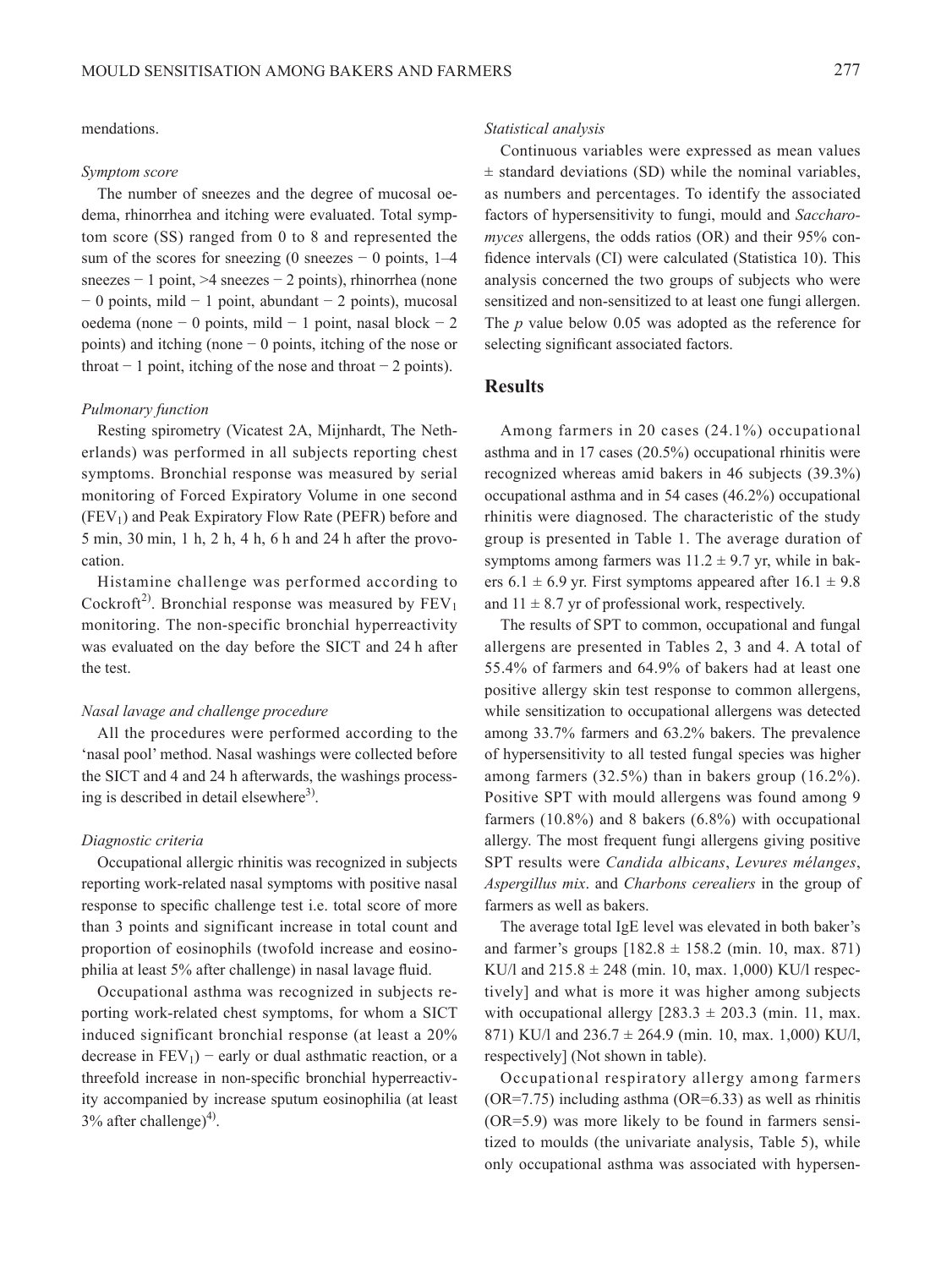|                                            | Farmers                                         |      |                                                    |      |           | <b>Bakers</b>                                 |      |            |                                                      |      |      |          |
|--------------------------------------------|-------------------------------------------------|------|----------------------------------------------------|------|-----------|-----------------------------------------------|------|------------|------------------------------------------------------|------|------|----------|
|                                            | Occupational<br>respiratory allergy<br>$n = 22$ |      | Work-exacerbated<br>respiratory symptoms<br>$n=61$ |      |           | Occupational<br>respiratory allergy<br>$n=63$ |      |            | Work-exacerbated<br>respiratory symptoms<br>$n = 54$ |      |      |          |
|                                            | Mean                                            | SD   | $n$ (%)                                            | Mean | <b>SD</b> | $n$ (%)                                       | Mean | ${\rm SD}$ | N(%                                                  | Mean | SD   | N(%      |
| Age $(yr)$                                 | 46.1                                            | 7.9  |                                                    | 48.7 | 8.4       |                                               | 34.9 | 9.9        |                                                      | 39.7 | 13.4 |          |
| Gender: male                               |                                                 |      | 14(63.6)                                           |      |           | 32(52.5)                                      |      |            | 54 (85.7)                                            |      |      | 42(65.4) |
| Gender: female                             |                                                 |      | 8(36.4)                                            |      |           | 29(47.5)                                      |      |            | 9(14.3)                                              |      |      | 12(34.6) |
| Currently smoking                          |                                                 |      | 3(13.6)                                            |      |           | 8(13.1)                                       |      |            | 9(14.3)                                              |      |      | 13(30.8) |
| Smoking in the past                        |                                                 |      | 8(36.4)                                            |      |           | 16(26.2)                                      |      |            | 28(44.4)                                             |      |      | 19(23.1) |
| Family history of atopy                    |                                                 |      | 5(22.7)                                            |      |           | 20(32.8)                                      |      |            | 18(28.6)                                             |      |      | 13(19.2) |
| Duration of symptoms (yr)                  | 11.3                                            | 8.6  |                                                    | 11.2 | 10.1      |                                               | 5.6  | 5.1        |                                                      | 6.8  | 8.6  |          |
| Latency period till<br>symptoms onset (yr) | 16.1                                            | 10.4 |                                                    | 16.6 | 9.7       |                                               | 9.7  | 7.2        |                                                      | 12.6 | 10.1 |          |
| Cough                                      |                                                 |      | 16(72.7)                                           |      |           | 53 (86.9)                                     |      |            | 45(71.4)                                             |      |      | 41(76)   |
| Dyspnoea                                   |                                                 |      | 22(100)                                            |      |           | 57 (93.4)                                     |      |            | 46(73)                                               |      |      | 50(92.6) |
| Rhinitis                                   |                                                 |      | 17(77.3)                                           |      |           | 48 (78.7)                                     |      |            | 54 (85.7)                                            |      |      | 40(74.1) |
| Skin symptoms                              |                                                 |      | 7(31.8)                                            |      |           | 13(21.3)                                      |      |            | 14(22.2)                                             |      |      | 16(29.6) |

**Table 1. The characteristic of farmers (n=83) and bakers (n=117) with work-related respiratory symptoms participating in the study**

**Table 2. The results of skin prick tests to common allergens in the study groups of farmers (n=83) and bakers (n=117) with work-related respiratory symptoms**

|                                 |                                               | Farmers                                            | <b>Bakers</b>                                 |                                                                 |  |  |
|---------------------------------|-----------------------------------------------|----------------------------------------------------|-----------------------------------------------|-----------------------------------------------------------------|--|--|
| Positive skin prick tests with: | Occupational<br>respiratory allergy<br>$n=22$ | Work-exacerbated<br>respiratory symptoms<br>$n=61$ | Occupational<br>respiratory allergy<br>$n=63$ | Work-exacerbated<br>respiratory symptoms<br>$n = 54$<br>$n$ (%) |  |  |
|                                 | $n$ (%)                                       | $n$ (%)                                            | $n$ (%)                                       |                                                                 |  |  |
| At least one common allergen    | 16(72.7)                                      | 30(49.2)                                           | 49 (77.8)                                     | 27(61.5)                                                        |  |  |
| Dermatophagoides farina         | 10(45.5)                                      | 14(23)                                             | 21(33.3)                                      | 10(30.8)                                                        |  |  |
| Dermatophagoides pt.            | 11(50)                                        | 14(23)                                             | 25(39.7)                                      | 11(23.1)                                                        |  |  |
| Feathers                        | 1(4.5)                                        | 1(1.6)                                             | 1(1.6)                                        |                                                                 |  |  |
| Grass pollen                    | 4(18.2)                                       | 2(3.3)                                             | 18(28.6)                                      | 3(11.5)                                                         |  |  |
| Tree pollen I <sup>a</sup>      | 3(13.6)                                       | 2(3.3)                                             | 17(26.9)                                      | 3(7.7)                                                          |  |  |
| Tree pollen $II^b$              | 4(18.2)                                       | 1(1.6)                                             | 16(25.4)                                      | 5(11.5)                                                         |  |  |
| Weeds                           | 9(40.9)                                       | 3(4.9)                                             | 15(23.8)                                      | 8(19.2)                                                         |  |  |
| Acarus siro                     | 9(40.9)                                       | 17(27.9)                                           | 18(28.6)                                      | 8(23.1)                                                         |  |  |
| Thyrophagus putrescentiae       | 10(45.5)                                      | 14(23)                                             | 18(28.6)                                      | 8(15.4)                                                         |  |  |
| Lepidogryfus destructor         | 10(45.5)                                      | 15(24.6)                                           | 17(26.9)                                      | 8(23.1)                                                         |  |  |
| Euroglyphus mannei              | 4(18.2)                                       | 6(9.8)                                             | 8(12.7)                                       | -                                                               |  |  |

<sup>a</sup> alder, hazel, poplar, elm, willow. <sup>b</sup> bird, beech, oak, plane.

sitivity to mould allergens among bakers ( $OR = 4.77$ ). Similar results were obtained after analysis for all fungal species, however for single *Saccharomyces* allergens the association was not confirmed.

# **Discussion**

Allergy to moulds, especially the occupational one, is insufficiently investigated. Occupational exposure to fungi occurs in bakeries during the production of bread, as well as in agriculture. Farmers are an occupational group that is especially affected by inhalation large amounts of micro-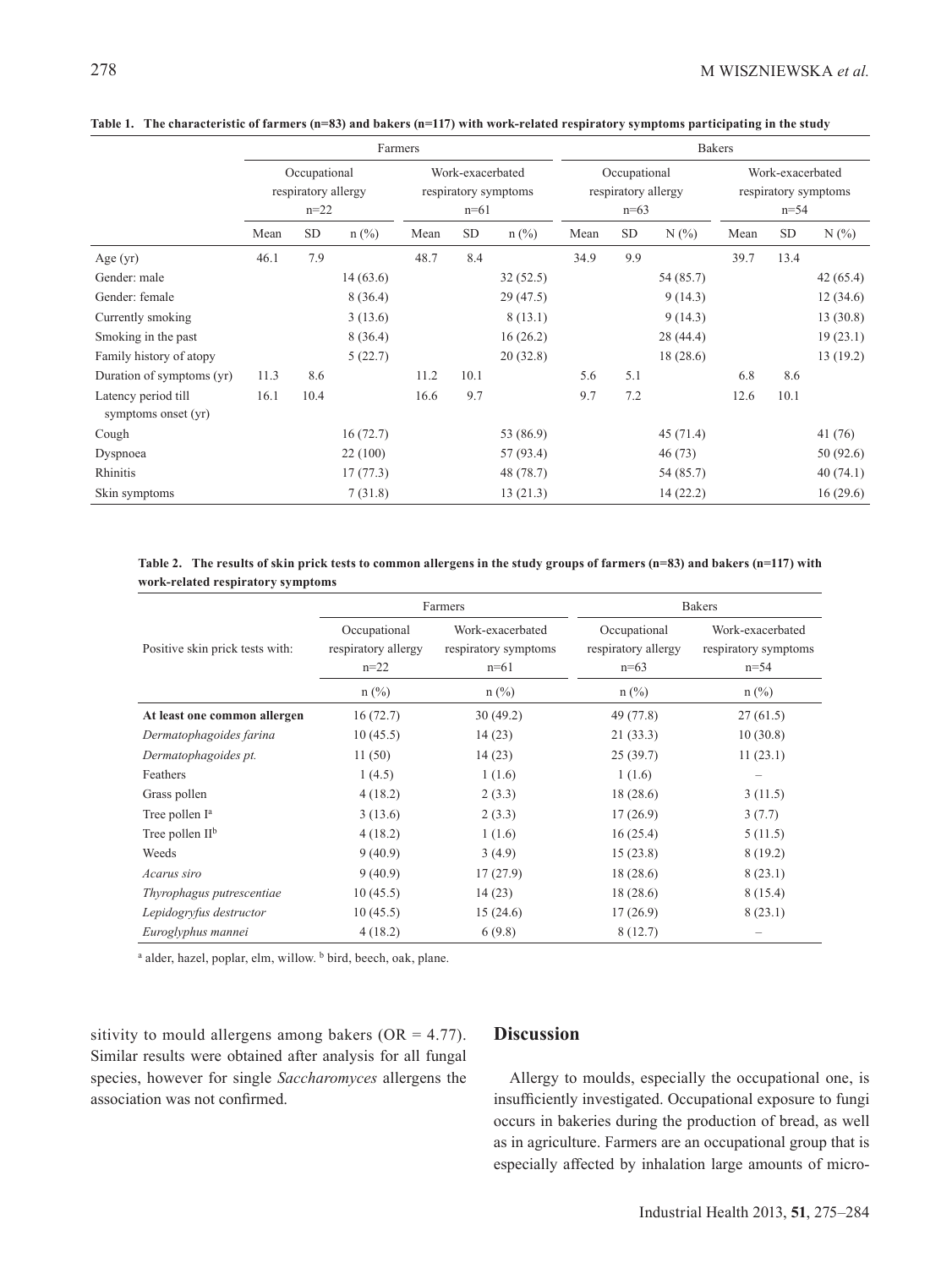|                                 | Work-related<br>respiratory symptoms | Occupational<br>respiratory allergy | Work-exacerbated<br>respiratory symptoms<br>$n=61(100\%)$<br>$n$ (%) |  |  |
|---------------------------------|--------------------------------------|-------------------------------------|----------------------------------------------------------------------|--|--|
| Positive skin prick tests with: | $n=83(100\%)$                        | $n=22(100\%)$                       |                                                                      |  |  |
|                                 | $n$ (%)                              | $n$ (%)                             |                                                                      |  |  |
| <b>Occupational allergens</b>   | 28(33.7)                             | 12(54.5)                            | 16(26.2)                                                             |  |  |
| Mixture of grain                | 6(7.2)                               | 4(18.2)                             | 2(3.3)                                                               |  |  |
| Hay                             | 10(12.1)                             | 7(31.8)                             | 3(4.9)                                                               |  |  |
| Horse epithelium                | 3(3.6)                               | 3(13.6)                             | $\boldsymbol{0}$                                                     |  |  |
| Swine epithelium                | 5(6)                                 | 5(22.7)                             | $\mathbf{0}$                                                         |  |  |
| Sheep                           | 3(3.6)                               | 2(9.1)                              | 1(1.6)                                                               |  |  |
| Goat                            | 3(3.6)                               | 2(9.1)                              | 1(1.6)                                                               |  |  |
| Rabbit epithelium               | 3(3.6)                               | 2(9.1)                              | 1(1.6)                                                               |  |  |
| Fur                             | 4(4.8)                               | 3(13.6)                             | 1(1.6)                                                               |  |  |
| Barley                          | 10(12)                               | 5(22.7)                             | 5(8.2)                                                               |  |  |
| Corn                            | 1(1.2)                               | 1(4.5)                              | $\boldsymbol{0}$                                                     |  |  |
| Oat                             | 11(13.3)                             | 5(22.7)                             | 6(9.8)                                                               |  |  |
| Rye                             | 5(6)                                 | 3(13.6)                             | 2(3.3)                                                               |  |  |
| Wheat                           | 8(9.6)                               | 5(22.7)                             | 3(4.9)                                                               |  |  |
| Cereals                         | 10(12)                               | 6(27.3)                             | 4(6.6)                                                               |  |  |
| <b>Straw</b>                    | 9(10.8)                              | 6(27.3)                             | 3(4.9)                                                               |  |  |
| With mould allergens            | 14 (16.9)                            | 9(40.9)                             | 5(8.2)                                                               |  |  |
| Moulds I*                       | 7(8.4)                               | 5(22.7)                             | 2(3.3)                                                               |  |  |
| Moulds II**                     | 8(9.6)                               | 4(18.2)                             | 4(6.6)                                                               |  |  |
| Alternaria tenuis               | 3(3.6)                               | 2(9.1)                              | 1(1.6)                                                               |  |  |
| Aspergillus fumigates           | 2(2.4)                               | 2(9.1)                              | $\boldsymbol{0}$                                                     |  |  |
| Botrytis cinerea                | 1(1.2)                               | 1(4.5)                              | $\boldsymbol{0}$                                                     |  |  |
| Trichophyton mentagrophytes     | 1(1.2)                               | 1(4.5)                              | $\boldsymbol{0}$                                                     |  |  |
| Cladosporium herbarum           | 1(1.2)                               | 1(4.5)                              | $\boldsymbol{0}$                                                     |  |  |
| Fusarium moniliforme            | $\boldsymbol{0}$                     | $\boldsymbol{0}$                    | $\boldsymbol{0}$                                                     |  |  |
| Helminthosporium halodes        | 1(1.2)                               | 1(4.5)                              | $\boldsymbol{0}$                                                     |  |  |
| Mucor mucedo                    | 2(2.4)                               | 2(9.1)                              | $\boldsymbol{0}$                                                     |  |  |
| Penicillium notatum             | 2(2.4)                               | 2(9.1)                              | $\boldsymbol{0}$                                                     |  |  |
| Pullularia pullulans            | 2(2.4)                               | 2(9.1)                              | $\boldsymbol{0}$                                                     |  |  |
| Rhizopus nigricans              | 2(2.4)                               | 2(9.1)                              | $\boldsymbol{0}$                                                     |  |  |
| Phoma betae                     | 1(1.2)                               | 1(4.5)                              | $\boldsymbol{0}$                                                     |  |  |
| Alternaria sp.                  | 2(2.4)                               | 1(4.5)                              | 1(1.6)                                                               |  |  |
| Aspergillus mix.                | 4(4.8)                               | 2(9.1)                              | 2(3.3)                                                               |  |  |
| Cladosporium sp.                | 2(2.4)                               | 1(4.5)                              | 1(1.6)                                                               |  |  |
| Penicillium mix.                | 2(2.4)                               | 2(9.1)                              | $\boldsymbol{0}$                                                     |  |  |
| Saccharomyces                   | 16(19.3)                             | 7(31.8)                             | 9(14.8)                                                              |  |  |
| Candida albicans                | 13(15.7)                             | 6(27.3)                             | 7(11.5)                                                              |  |  |
| Levures melanges                | 7(8.4)                               | 3(13.6)                             | 4(6.6)                                                               |  |  |
| Basidiomycota                   | 5(6)                                 | 3(13.6)                             | 2(3.3)                                                               |  |  |
| Serpula lacrymans               | $\boldsymbol{0}$                     | $\boldsymbol{0}$                    | $\boldsymbol{0}$                                                     |  |  |
| Curvularia lunata               | 1(1.2)                               | 1(4.5)                              | $\boldsymbol{0}$                                                     |  |  |
| Neurospora sitophila            | 1(1.2)                               | 1(4.5)                              | $\boldsymbol{0}$                                                     |  |  |
| Charbons cerealiers             | 4(4.8)                               | 2(9.1)                              | 2(3.3)                                                               |  |  |

**Table 3. The skin prick test results to occupational and fungi allergens in the group of farmers (N=83)**

\* Alternaria tenuis, Botrytis cinerea, Cladosporium herbarum, Culvularia lunata, Helminthosporium, Fusarium moniliforme. \*\* Aspergillus fumigatus, Mucor mucedo, Penicillium notatum, Pullularia pullulans, Rhizopus nigricans, Serpula lacrimans.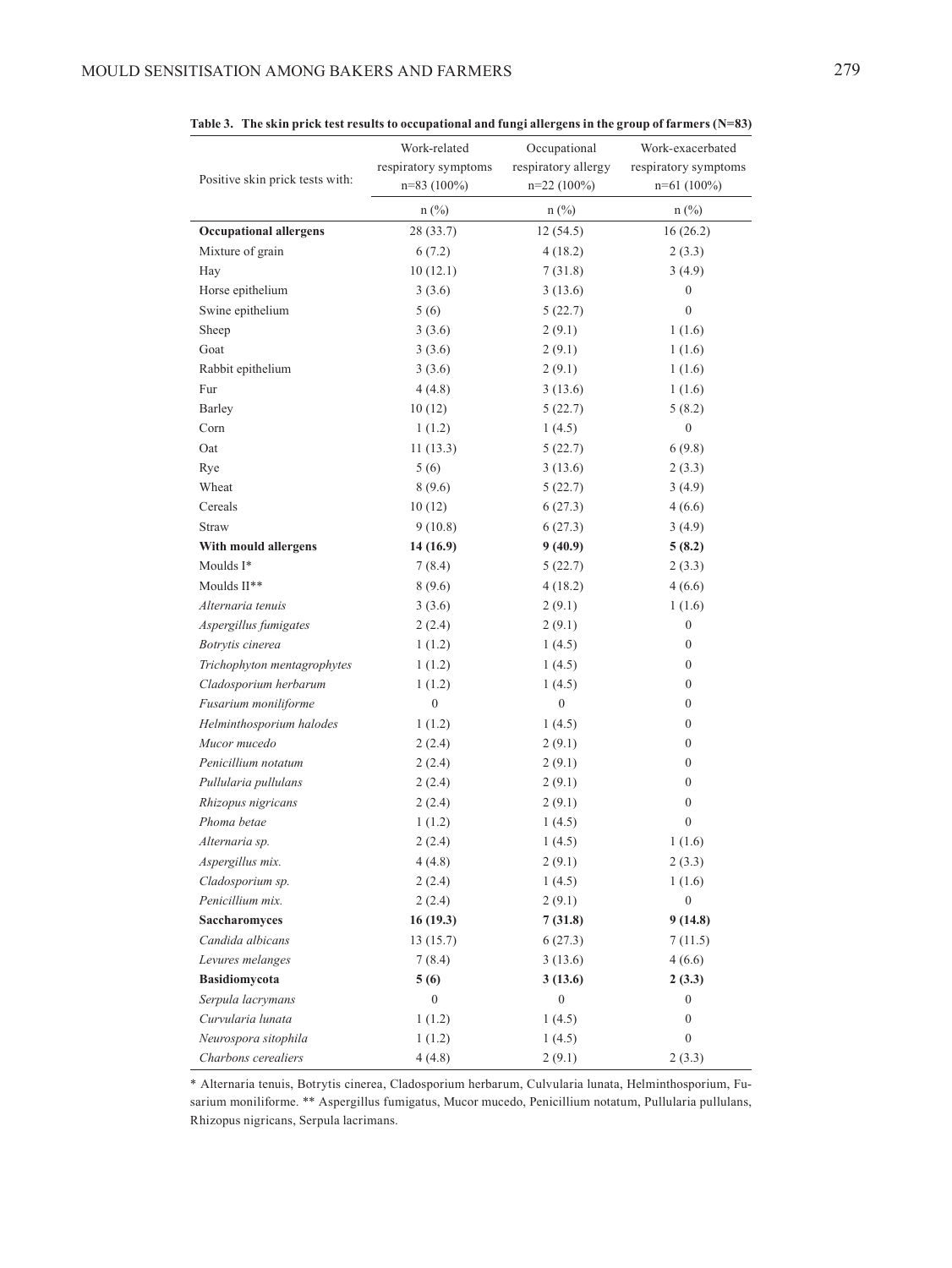| Positive skin prick tests with: | Work-related<br>respiratory symptoms<br>n=117 (100%) | Occupational<br>respiratory allergy<br>$n=63(100\%)$ | Work-exacerbated<br>respiratory symptoms<br>n=54 (100%) |  |  |
|---------------------------------|------------------------------------------------------|------------------------------------------------------|---------------------------------------------------------|--|--|
|                                 | $n$ (%)                                              | $n$ (%)                                              | $n$ (%)                                                 |  |  |
| <b>Occupational allergens</b>   | 74 (63.2)                                            | 55 (87.3)                                            | 19(35.2)                                                |  |  |
| Wheat flour                     | 52 (44.4)                                            | 42 (66.7)                                            | 10(18.5)                                                |  |  |
| Rye flour                       | 51 (43.6)                                            | 43 (68.3)                                            | 8(14.8)                                                 |  |  |
| Corn flour                      | 14(11.9)                                             | 13(20.6)                                             | 1(1.9)                                                  |  |  |
| Oat flour                       | 10(8.5)                                              | 10(15.9)                                             | $\boldsymbol{0}$                                        |  |  |
| Barley flour                    | 19(16.2)                                             | 16(25.4)                                             | 3(5.6)                                                  |  |  |
| $\alpha$ -amylase               | 10(8.5)                                              | 6(9.5)                                               | 4(7.4)                                                  |  |  |
| With mould allergens            | 11(9.4)                                              | 8(12.7)                                              | 3(5.6)                                                  |  |  |
| Moulds I*                       | 3(2.6)                                               | 3(4.8)                                               | $\theta$                                                |  |  |
| Moulds II**                     | 2(1.7)                                               | 1(1.6)                                               | 1(1.9)                                                  |  |  |
| Alternaria tenuis               | 1(0.9)                                               | 1(1.6)                                               | $\mathbf{0}$                                            |  |  |
| Aspergillus fumigates           | 1(0.9)                                               | $\boldsymbol{0}$                                     | 1(1.9)                                                  |  |  |
| Botrytis cinerea                | $\boldsymbol{0}$                                     | $\boldsymbol{0}$                                     | $\boldsymbol{0}$                                        |  |  |
| Trichophyton mentagrophytes     | 1(0.9)                                               | $\overline{0}$                                       | 1(1.9)                                                  |  |  |
| Cladosporium herbarum           | 1(0.9)                                               | 1(1.6)                                               | $\boldsymbol{0}$                                        |  |  |
| Fusarium moniliforme            | 1(0.9)                                               | 1(1.6)                                               | $\theta$                                                |  |  |
| Helminthosporium halodes        | $\boldsymbol{0}$                                     | $\overline{0}$                                       | $\mathbf{0}$                                            |  |  |
| Mucor mucedo                    | 1(0.9)                                               | 1(1.6)                                               | $\mathbf{0}$                                            |  |  |
| Penicillium notatum             | 1(0.9)                                               | 1(1.6)                                               | $\mathbf{0}$                                            |  |  |
| Pullularia pullulans            | $\boldsymbol{0}$                                     | $\boldsymbol{0}$                                     | $\mathbf{0}$                                            |  |  |
| Rhizopus nigricans              | $\mathbf{0}$                                         | $\overline{0}$                                       | $\boldsymbol{0}$                                        |  |  |
| Phoma betae                     | $\mathbf{0}$                                         | $\overline{0}$                                       | $\boldsymbol{0}$                                        |  |  |
| Alternaria sp.                  | 1(0.9)                                               | 1(1.6)                                               | $\boldsymbol{0}$                                        |  |  |
| Aspergillus mix.                | 3(2.6)                                               | 3(4.8)                                               | $\mathbf{0}$                                            |  |  |
| Cladosporium sp.                | 2(1.7)                                               | 2(3.2)                                               | $\overline{0}$                                          |  |  |
| Penicillium mix.                | 2(1.7)                                               | 1(1.6)                                               | 1(1.9)                                                  |  |  |
| <b>Saccharomyces</b>            | 13(11.1)                                             | 8(12.7)                                              | 5(9.3)                                                  |  |  |
| Candida albicans                | 10(8.5)                                              | 6(9.5)                                               | 4 (7.4)                                                 |  |  |
| Levures melanges                | 5(4.3)                                               | 4(6.3)                                               | 1(1.9)                                                  |  |  |
| <b>Basidiomycota</b>            | 3(2.6)                                               | 3(4.8)                                               | $\bf{0}$                                                |  |  |
| Serpula lacrymans               | $\boldsymbol{0}$                                     | $\boldsymbol{0}$                                     | $\mathbf{0}$                                            |  |  |
| Curvularia lunata               | $\boldsymbol{0}$                                     | $\boldsymbol{0}$                                     | $\boldsymbol{0}$                                        |  |  |
| Neurospora sitophila            | $\mathbf{0}$                                         | $\overline{0}$                                       | $\boldsymbol{0}$                                        |  |  |
| Charbons cerealiers             | 3(2.6)                                               | 3(4.8)                                               | $\overline{0}$                                          |  |  |

**Table 4. The skin prick test results to occupational and fungi allergens in the group of bakers (N=117)**

\* Alternaria tenuis, Botrytis cinerea, Cladosporium herbarum, Culvularia lunata, Helminthosporium, Fusarium moniliforme. \*\* Aspergillus fumigatus, Mucor mucedo, Penicillium notatum, Pullularia pullulans, Rhizopus nigricans, Serpula lacrimans.

organisms, including many species of moulds. Describing their work environment and exposure to moulds, the socalled "*field fungi*" − developing on plants in the outdoor environment (mainly *Alternaria sp.* and *Cladosporium sp.*) and "*storage fungi*", which grow on indoor stored raw plant and animal materials in the conditions of high temperature and humidity (mostly *Aspergillus sp.* and *Penicillium sp.*) could be distinguished. The dominant species isolated from samples of grain and grain dust were *Alternaria alternate, Penicillium* spp. and *Mucor mucedo*5).

Bakery and pastry employees also have occupational contact with various species of fungi. The *Aspergillus candidus, A. niger, A. oryzae, Candida albicans, C. tropicalis*, *Trichophyton sp.* and *Puccinia graminis* are the most frequently detected. Klaustermeyer et al. described a case of baker's asthma caused by *Alternaria* and *Aspergillus*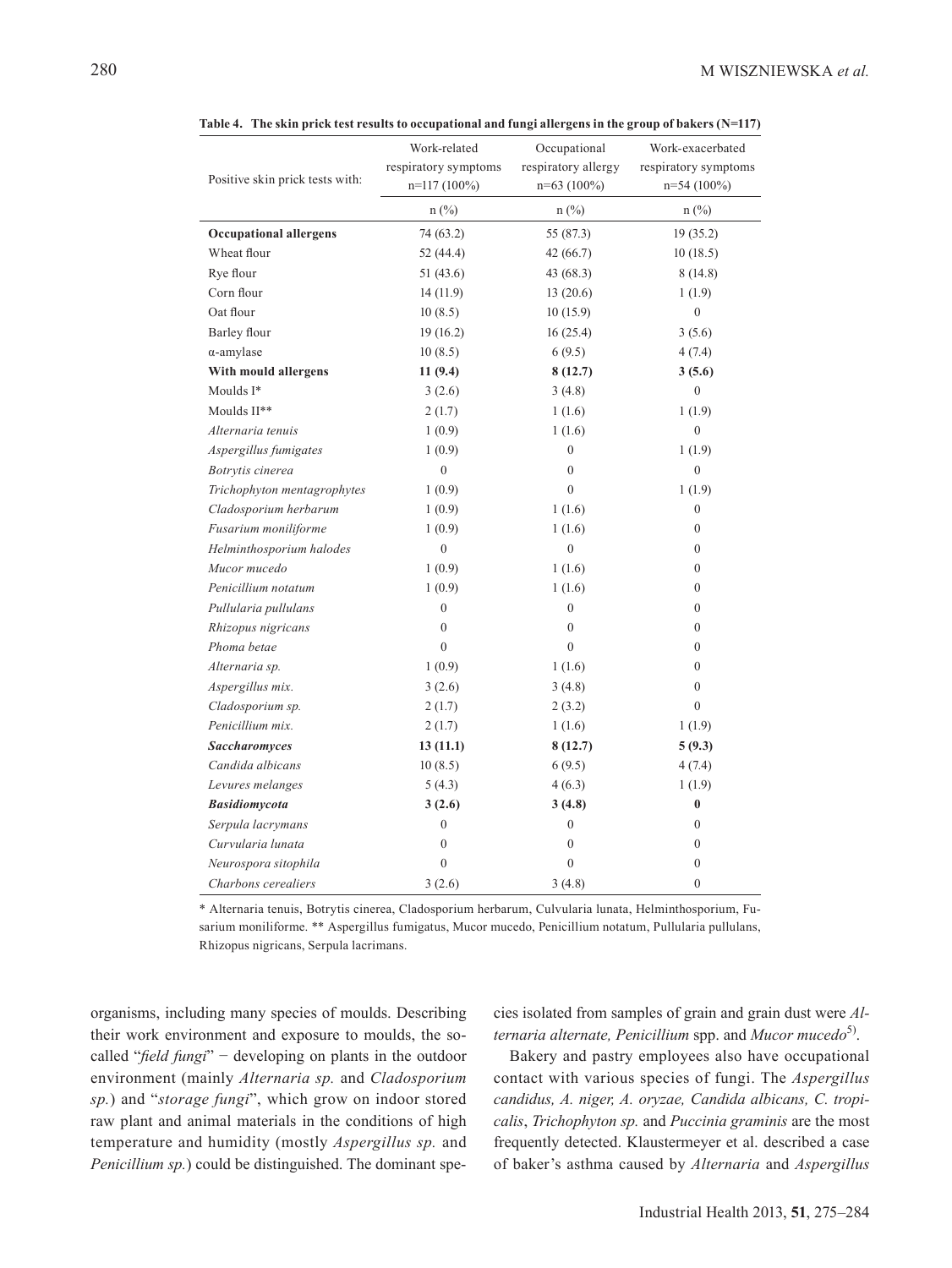species found in a bakery<sup>6)</sup>. Additionally, in bakeries all kinds of fungal enzymes considered as occupational allergens are used (in order to increase the viscosity of flour, to improve its quality and modify the baking process). Also *Candida albicans* species may occur in the bakery humid microclimate.

The chronic respiratory diseases caused by inhaled exposure to flour and grain dust are the earliest known occupational diseases. It has been estimated that the incidence of occupational allergic rhinitis among bakers ranges from 18 to 29%, and bronchial asthma from 4.9 to  $7\frac{6}{7}$ , 8). Also the incidence of respiratory diseases among farmers is still considered to be high $9-11$ ). There is no published data about the relationship of hypersensitivity to moulds and occupational respiratory allergy among bakers and farmers. During our study we applied questionnaire to estimate the presence of allergic symptoms. Due to low specificity of the questionnaire survey in diagnosing occupational respiratory allergy, the obtained results have been clinically verified by performing SICT. Additionally, the diagnosis of mould allergy was based on the positive results of SPT.

Over 32% of farmers and 16% bakers with work-related respiratory symptoms in this study were sensitized to one or more fungal allergens. Generally the incidence of mould allergy ranges from 2 to 10% in the population<sup>12, 13)</sup>. It is higher among atopic patients (44%) and extends to 80% among asthmatics<sup>14–16)</sup>.

In our study, 40.9% farmers and 12.7% bakers with occupational respiratory allergy were sensitised to mould allergens, compared to 8.2% farmers and 5.6% bakers with work-exacerbated respiratory allergy. Both among farmers and bakers positive SPT to *Aspergillus mix*. with mould series had been found the most frequently. On the contrary, in a study performed by Corey *et al.*, atopic subjects with rhinitis were most frequently sensitised to *Alternaria* (30%), *Helminthosporium* (28%), *Aspergillus* (21%) and *Penicillium* (10%)<sup>14)</sup>. Also Mari *et al.* showed that 19% patients with respiratory symptoms reacted to at least one fungal extract, while the incidence of sensitization to *A. alternata* and *C. herbarum* was found respectively in 66% and  $13\%$  subjects<sup>17)</sup>. Moreover, the adult chronic rhinitis patients with diagnosed bronchial asthma were most frequently allergic to *Alternaria* (47.1%) and *Cladosporium* (30.8%)<sup>18)</sup>. Generally, the incidence of *A. alternata* sensitization within atopic patients varies between 3.6 and  $39.4\%^{1}$ .

There are few data concerning occupational mould sensitisation. In Prior *et al.* study about 12% young farmers had positive SPT to mould allergens. Positive SPT results

to *Cladosporium* and *Aspergillus* were found respectively in  $0.7\%$  and  $2.2\%$  farmers<sup>19)</sup>. Contrary to our data, in this group the hypersensitivity to moulds was found more frequently among asymptomatic farmers than in those with asthma or asthma and rhinoconjunctivitis<sup>20)</sup>. Skjold *et al.* studied a cohort of apprentices bakers and found a positive SPT to moulds in  $1.1\%$  of apprentices<sup>21</sup>, whereas in the group of 287 Polish apprentice bakers 3.1% were sensitized to moulds I and  $4.2\%$  to moulds  $II^{22}$ . The prevalence of sensitization to mould mix (*Cladosporium*, *A. alternate*, *Fusarium*) and *Aspergillus* fumigatus among supermarket bakery workers was established to be between 7 and 3% respectively<sup>23)</sup>. In our study, the increasing prevalence of fungal hypersensitivity among both farmers and bakers with occupational allergy was observed whereas in the groups without occupational allergic diseases the incidence ranges about describable in general population<sup>12, 13)</sup>.

It is worth noting that the hypersensitivity to *Saccharomyces* was also frequent in our patients (19.3% farmers and 11.1% bakers), in contrast to *Basidiomycota* allergy. In the report by Corey *et al.* 22% subjects were sensitized to *Candida* and 14% to *Curvularia*<sup>14</sup>, while, in the Helbling *et al.* study, 9.8% of atopic subjects were sensitized to at least one *Basidiomycete* species<sup>24)</sup>.

It is important to note that diagnosis of fungal allergy entailed difficulties. First, there is a lack of standardized extracts, as even commercially available products show high variations in the allergen content. Secondly, the presence of cross-reactive allergens throughout to the close phylogenetic relationship of some fungal species has been described<sup>1, 25)</sup>. There are various reasons for the insufficient quality of fungal extracts for skin prick testing. They vary considerably in their protein composition depending on sources used, on the other hand, growth conditions, protein extraction methods and storage conditions are critical to the quantity and even existence of individual allergens<sup>1)</sup>.

While there is a lot of clinical evidence of the higher prevalence of bronchial asthma in mould-sensitive patients, there is no evidence to support those observations among subjects with occupational respiratory allergy<sup>18, 26</sup>. Moulds such as *Alternaria*, *Aspergillus*, *Cladosporium, Helminthosporium, Epicoccum, Aureobasidium* and *Penicillium* have frequently been implicated in allergic asthma28). Bogacka *et al.* concluded that mould allergy may be a risk factor for bronchial asthma development<sup>18)</sup>. In another study, the frequency of sensitization to the mould allergens was much higher among patients with asthma alone (45.8%) or both asthma and rhinitis (28.3%) than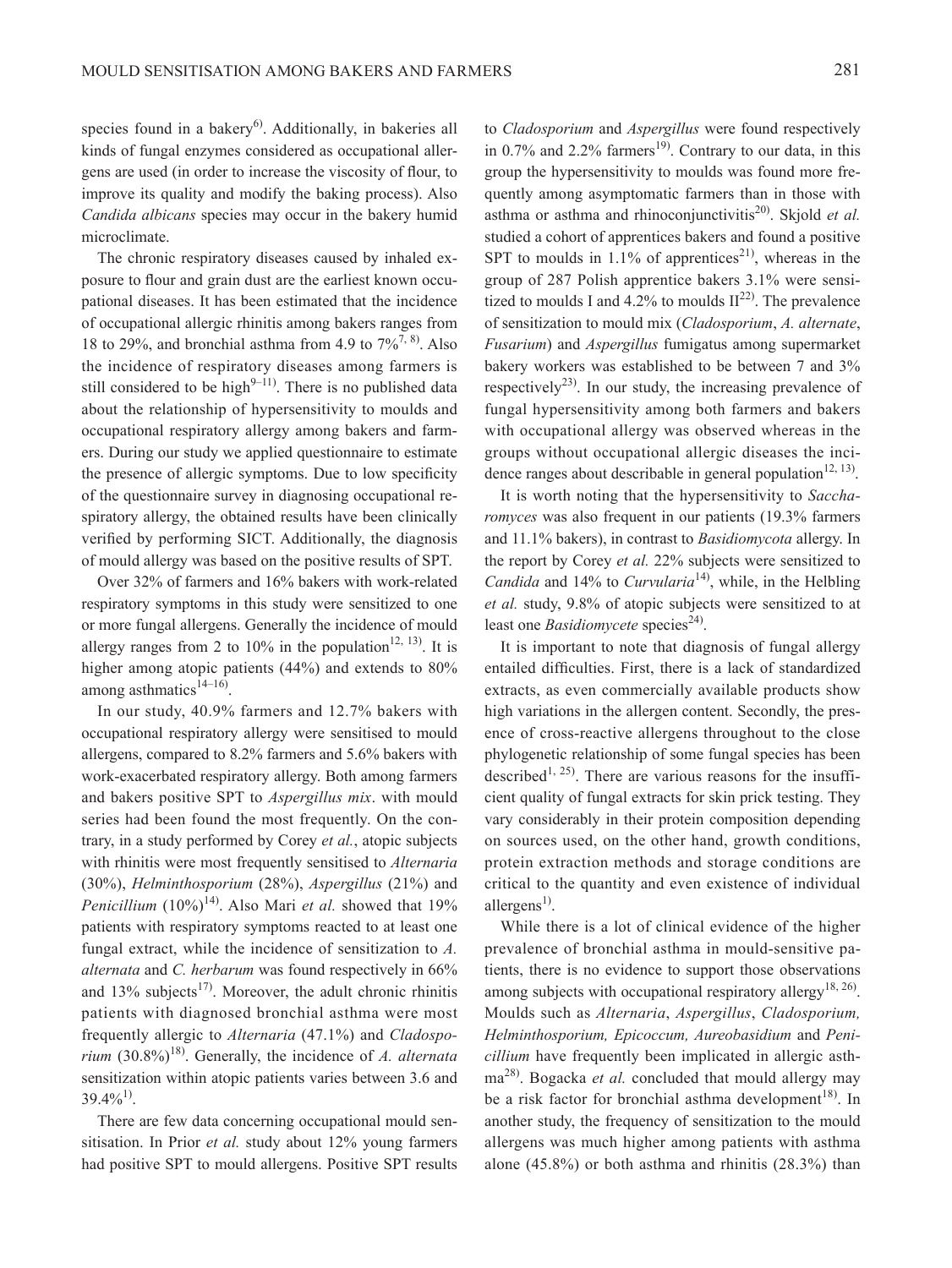| Factor                                                             |                       | Farmers sensitised to: |           |             |               |                |  |  |  |
|--------------------------------------------------------------------|-----------------------|------------------------|-----------|-------------|---------------|----------------|--|--|--|
|                                                                    |                       | moulds                 | fungi     |             | Saccharomyces |                |  |  |  |
|                                                                    | <b>OR</b>             | 95% CI                 | <b>OR</b> | 95% CI      | <b>OR</b>     | 95% CI         |  |  |  |
| Work-related respiratory symptoms - Rhinitis                       | 1.01                  | $0.25 - 4.14$          | 1.25      | 0.35; 4.5   | 1.53          | 0.29; 7.81     |  |  |  |
| Work-related respiratory symptoms - Asthma (cough and/or dyspnoea) | 0.8                   | $0.08 - 8.02$          | 0.69      | 0.17; 2.74  | 0.95          | 0.18; 5.11     |  |  |  |
| Occupational respiratory allergy                                   | $7.75***$             | $2.18 - 27.54$         | $3.68**$  | 1.30; 10.38 | 2.69          | 0.85; 8.60     |  |  |  |
| Occupational rhinitis                                              | $5.90**$              | $1.67 - 20.85$         | 3.0       | 0.99; 9.12  | 3.05          | 0.90; 10.34    |  |  |  |
| Occupational asthma                                                | $6.33**$              | $1.82 - 22.03$         | $3.59*$   | 1.24; 10.4  | 2.27          | 0.69; 7.46     |  |  |  |
| Occupational asthma without occupational rhinitis                  | 7.4                   | 0.96-57.89             | 4.60      | 0.68; 31.31 | 1.44          | 0.13; 15.10    |  |  |  |
| Occupational rhinitis without occupational asthma                  | 11.2                  | $0.57 - 220$           | 3.07      | 0.17; 55.16 | 5.78          | 0.31; 106.98   |  |  |  |
| Occupational asthma and occupational rhinitis                      | $5.0**$               | 1.38-18.14             | 1.14      | 0.05; 28.30 | 0.50          | 0.02; 12.67    |  |  |  |
|                                                                    | Bakers sensitised to: |                        |           |             |               |                |  |  |  |
| Factor                                                             |                       | Moulds                 |           | fungi       |               | Saccharomyces  |  |  |  |
|                                                                    | <b>OR</b>             | 95% CI                 | <b>OR</b> | 95% CI      | <b>OR</b>     | 95% CI         |  |  |  |
| Work-related respiratory symptoms - Rhinitis                       | 0.38                  | 0.10; 1.46             | 0.90      | 0.27; 3.07  | 1.39          | 0.28; 6.88     |  |  |  |
| Work-related respiratory symptoms - Asthma (cough and/or dyspnoea) | $\ddots$              |                        | 2.04      | 0.43:9.78   | 2.86          | 0.34; 23.79    |  |  |  |
| Occupational respiratory allergy                                   | 2.47                  | 0.61; 9.98             | 2.08      | 0.72; 5.98  | 1.43          | 0.43; 4.71     |  |  |  |
| Occupational rhinitis                                              | 1.45                  | 0.41; 5.11             | 1.76      | 0.64; 4.80  | 2.02          | 0.61; 6.66     |  |  |  |
| Occupational asthma                                                | $4.77*$               | 1.18; 19.35            | 2.48      | 0.90; 6.80  | 1.94          | 0.60; 6.28     |  |  |  |
| Occupational asthma without occupational rhinitis                  | 4.86                  | 0.66; 35.72            | 2.29      | 0.37; 14.14 | $\ddots$      |                |  |  |  |
| Occupational rhinitis without occupational asthma                  | $\ddotsc$             |                        | 1.07      | 0.19; 6.03  | 0.61          | 0.06; 5.87     |  |  |  |
| Occupational asthma and occupational rhinitis                      | 2.9                   | 0.81; 10.30            | 2.41      | 0.44; 13.13 | 3.73          | $0.40 - 34.83$ |  |  |  |

**Table 5. The analysis of the associated factors of hypersensitivity to fungi allergens in the study group (the univariate analysis)**

\* *p*<0.05, \*\**p*<0.01 and \*\*\**p*<0.001.

those with rhinitis alone (11.8%). Mould sensitization was clearly associated with asthma rather than rhinitis<sup>26</sup>. Also Li *et al.* found an increase in prevalence of sensitization to moulds in patients with asthma alone, and those with both asthma and rhinitis $^{27}$ .

The results of our study revealed that subjects sensitized to mould allergens developed statistically more frequently occupational respiratory allergy. Additionally, *Aspergillus sp.* was the species most frequently causing mould allergy. This relationship could be explained through the occurrence of moulds in materials used for conducting specific provocation challenge test especially in the farmer's one. Therefore, among subjects sensitized to moulds more often the positive results of SICT were found. This study has suggested an important role for mould sensitization in the development of occupational respiratory allergy but on the other hand, it could mean that the bronchial inflammation of asthma predisposes for sensitization to inhaled mould spores<sup>26)</sup>. Moreover, similar dependence was not found for *Saccharomyces* allergens.

Association between work related symptoms and skin sensitisation to common allergens was confirmed in many studies; atopy plays an important role in the development of allergic diseases especially those resulting from exposure to high molecular weight allergens<sup>29)</sup>. Positive SPT to common allergens including moulds was found to be a significant risk factor of occupational allergic rhinitis and bronchial asthma among apprentice bakers<sup>22)</sup>. In Droste *et al.* study atopy was independent risk factors for workrelated symptoms $30$ .

The limitation of the present study is that the variables found to be significant in the univariate analysis were not included in the logistic regression model as the sub-groups were not numerous. Furthermore, during the study, the mould allergy was confirmed by skin prick testing only.

# **Conclusions**

Results of our study indicate that 32.5% of farmers and 16.2% bakers with work-related respiratory symptoms are sensitised to fungal allergens. Among mould allergens, hypersensitivity to *Aspergillus* genus, especially *A. fumigatus* was the most common in farmers and bakers group, while among *Saccharomyces* − *Candida albicans* sensitisation was the most frequently detected. Our recent findings indicate that mould hypersensitivity is related to occupational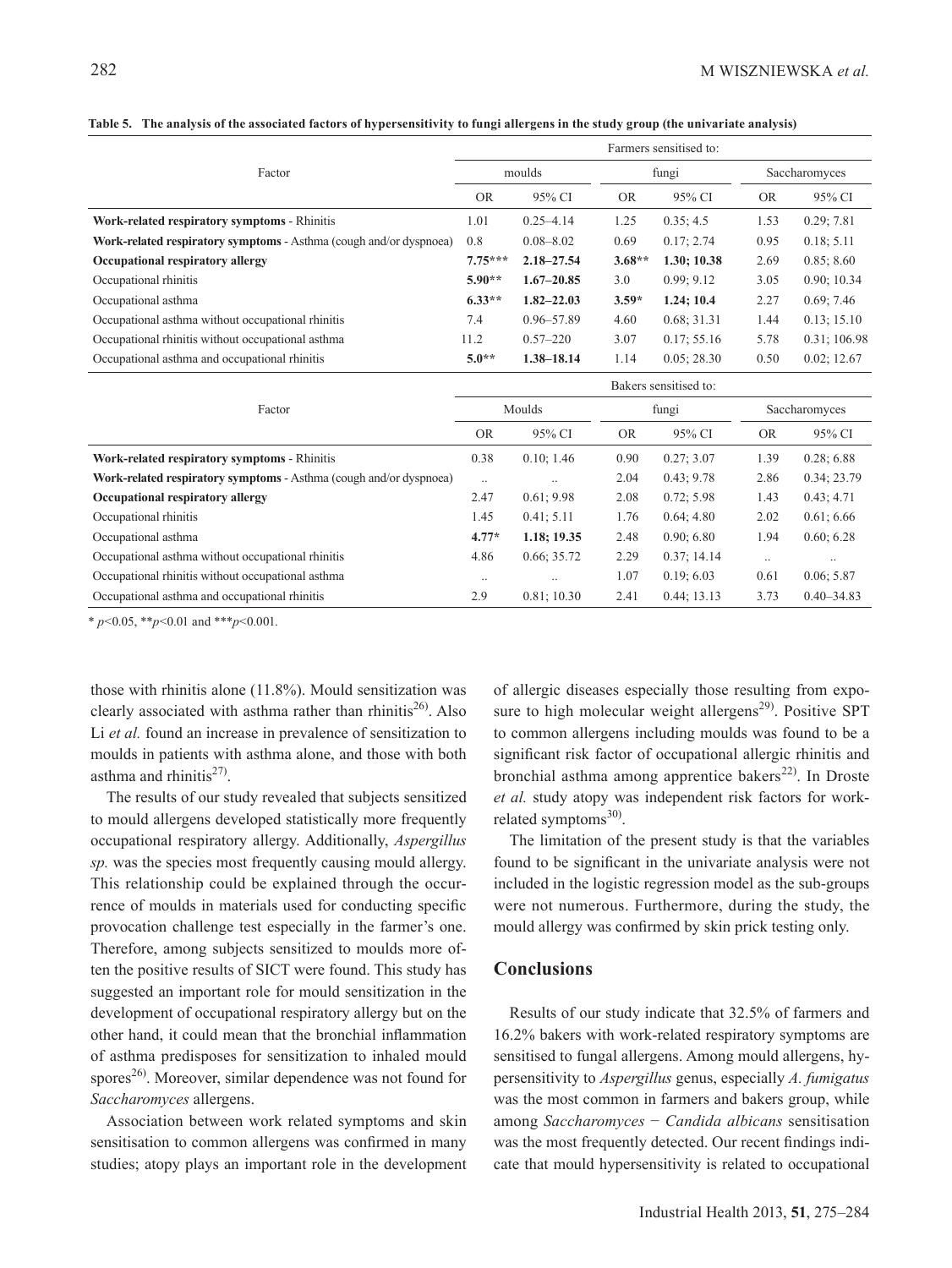respiratory allergy, especially to asthma and rhinitis among farmers, and occupational asthma in bakers. Although sensitisation to *Saccharomyces* was more frequent, similar correlation was not observed.

## **References**

- 1) Simon-Nobbe B, Denk U, Poll V, Rid R, Breitenbach M (2008) The spectrum of fungal allergy. Int Arch Allergy Immunol **145**, 58–86.
- 2) Cockcroft DW (1977) Bronchial reactivity to histamine: a method and clinical survey. Clin Allergy **7**, 503–13.
- 3) Pałczyński C, Walusiak J, Ruta U, Górski P (2000) Nasal provocation test in the diagnosis of natural rubber latex allergy. Allergy **55**, 34–41.
- 4) Quirce S, Lemiere C, de Blay F, del Pozo V, Gerth Van Wijk R, Maestrelli P, Pauli G, Pignatti P, Raulf-Heimsoth M, Sastre J, Storaas T, Moscato G (2010) Noninvasive methods for assessment of airway inflammation in occupational settings. Allergy **65**, 445–58.
- 5) Krysińska-Traczyk E, Perkowski J, Dutkiewicz J (2007) Levels of fungi and mycotoxins in the samples of grain and grain dust collected from five various cereal crops in eastern Poland. Ann Agric Environ Med **14**, 159–67.
- 6) Klaustermeyer WB, Bardana EJ Jr, Hale FC (1977) Pulmonary hypersensitivity to Alternaria and Aspergillus in baker's asthma. Clin Allergy **7**, 227–33.
- 7) Baur X, Degens PO, Sander I (1998) Baker's asthma: still among the most frequent occupational respiratory disorders. J Allergy Clin Immunol **102**, 984–97.
- 8) Smith TA, Lumley KPS (1996) Work-related asthma in a population exposed to grain, flour and other ingredient dust. Occup Med **46**, 37–40.
- 9) Eriksson J, Ekerljung L, Lötvall J, Pullerits T, Wennergren G, Rönmark E, Torén K, Lundbäck B (2010) Growing up on a farm leads to lifelong protection against allergic rhinitis. Allergy **65**, 1397–403.
- 10) Chen Y, Rennie D, Cormier Y, McDuffie H, Pahwa P, Dosman J (2007) Reduced Risk of Atopic Sensitization among Farmers: The Humboldt Study. Int Arch Allergy Immunol **144**, 338–42.
- 11) Dalphin JC, Dubiez A, Monnet E, Gora D, Westeel V, Pernet D, Polio JC, Gibey R, Laplante JJ, Depierre A (1998) Prevalence of asthma and respiratory symptoms in dairy farmers in the French province of the Doubs. Am J Respir Crit Care Med **158**, 1493–8.
- 12) Horner WE, Helbling A, Salvaggio IE, Lehrer SB (1995) Fungal allergens. Clin Microbiol Rev **8**, 161–79.
- 13) Zock JP, Jarvis D, Luczynska C, Sunyer J, Burney P (2002) Housing characteristics, reported mold exposure, and asthma in the European Community Respiratory Health Survey. J Allergy Clin Immunol **110**, 285–92.
- 14) Corey JP, Kaiseruddin S, Gungor A (1997) Prevalence of mold-specific immunoglobulins in a Midwestern allergy

practice. Otolaryngol Head Neck Surg **117**, 516–20.

- 15) Lopez M, Salvaggio JE (1985) Mold-sensitive asthma. Clin Rev Allergy **3**, 183–96.
- 16) Bush RK, Portnoy J (2001) The role and abatement of fungal allergens in allergic diseases. J Allergy Clin Immunol **107**, S430–40.
- 17) Mari A, Schneider P, Wally V, Breitenbach M, Simon-Nobbe B (2003) Sensitization to fungi: epidemiology, comparative skin tests, and IgE reactivity of fungal extracts. Clin Exp Allergy **33**, 1429–38.
- 18) Bogacka E, Nittner-Marszalska M, Fal AM, Kuzniar J, Nikiel E, Małolepszy J (2003) Allergy to mould allergens as a risk factor for bronchial asthma in patients suffering from allergic rhinitis. Pol Merkur Lekarski **14**, 388–92.
- 19) Prior C, Falk M, Frank A (1996) Early sensitization to farming-related antigens among young farmers: analysis of risk factors. Int Arch Allergy Immunol **111**, 182–7.
- 20) van Hage-Hamsten M, Johansson SGO, Zetterström O (1987) Predominance of mite allergy over allergy to pollens and animal danders in a farming population. Clin Allergy **17**, 417–23.
- 21) Skjold T, Nielsen SC, Adolf K, Hoffmann HJ, Dahl R, Sigsgaard T (2007) Allergy in bakers' apprentices and factors associated to non-participation in a cohort study of allergic sensitization. Int Arch Occup Environ Health **80**, 458–64.
- 22) Walusiak J, Hanke W, Górski P, Pałczyński C (2004) Respiratory allergy in apprentice bakers: do occupational allergies follow the allergic march? Allergy **59**, 442–50.
- 23) Baatjies R, Lopata AL, Sander I, Raulf-Heimsoth M, Bateman ED, Meijster T, Heederik D, Robins TG, Jeebhay MF (2009) Determinants of asthma phenotypes in supermarket bakery workers. Eur Respir J **34**, 825–33.
- 24) Helbling A, Gayer F, Pichler WJ, Brander KA (1998) Mushroom (Basidiomycete) allergy: diagnosis established by skin test and nasal challenge. J Allergy Clin Immunol **102**, 853–8.
- 25) Crameri R (2011) The problem of cross-reactivity in the diagnosis of fungal allergy. Clin Exp Allergy **41**, 302–4.
- 26) Ezeamuzie CI, Al-Ali S, Khan M, Hijazi Z, Dowaisan A, Thomson MS, Georgi J (2000) IgE-Mediated Sensitization to Mould Allergens among Patients with Allergic Respiratory Diseases in a Desert Environment. Int Arch Allergy Immunol **121**, 300–7.
- 27) Li J, Sun B, Huang Y, Lin X, Zhao D, Tan G, Wu J, Zhao H, Cao L Zhong N, China Alliance of Research on Respiratory Allergic Disease (2009) A multicentre study assessing the prevalence of sensitizations in patients with asthma and/or rhinitis in China. Allergy **64**, 1083–92.
- 28) Denning DW, O'Driscoll BR, Hogaboam CM, Bowyer P, Niven RM (2006) The link between fungi and severe asthma: a summary of the evidence. Eur Respir J **27**, 615–26.
- 29) De Zotti R, Larese F, Bovenzi M, Negro C, Molinari S (1994) Allergic airway disease in Italian bakers and pastry makers.